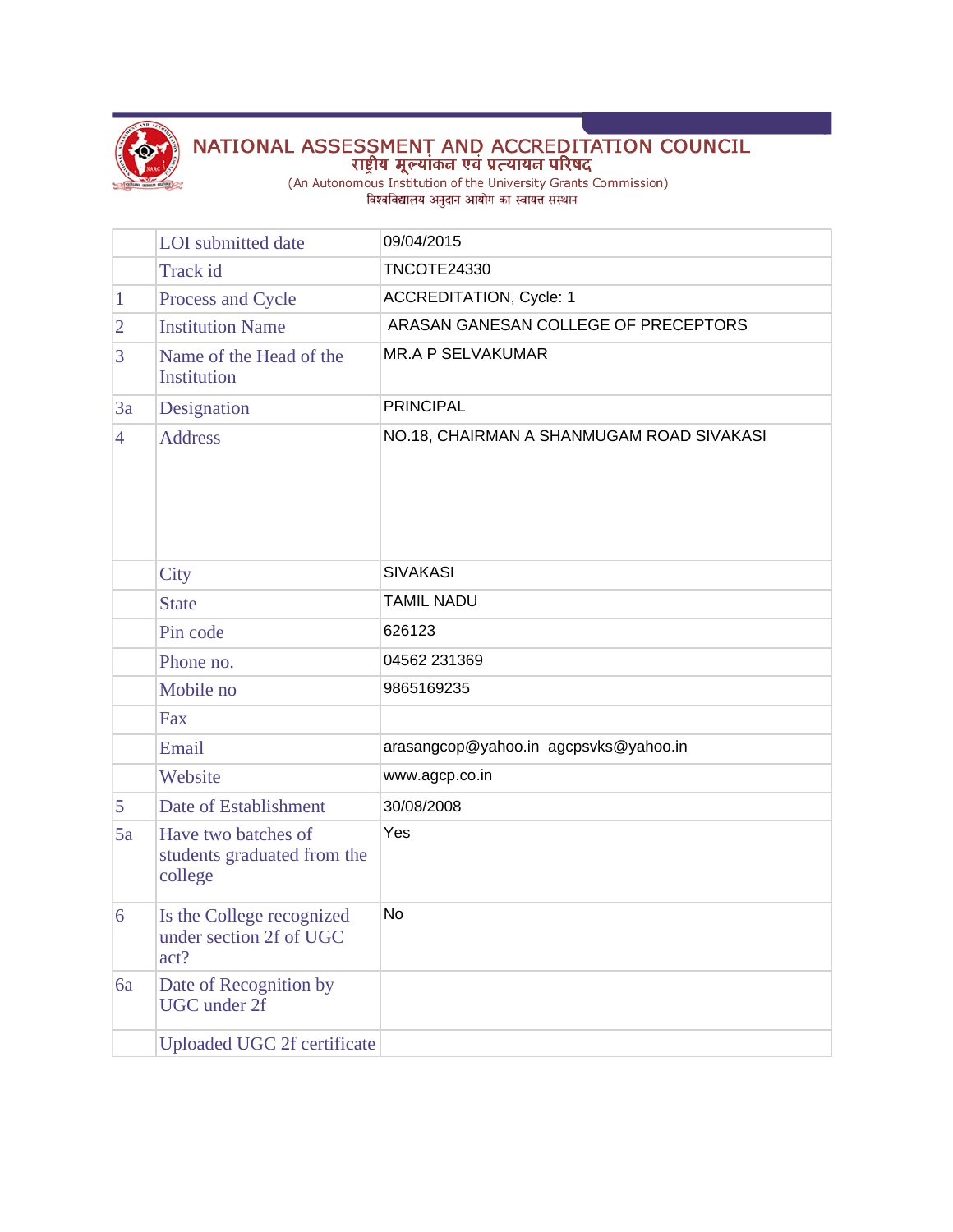| $\overline{7}$ | Is the College recognized<br>under section 12B of UGC<br>act?                                                                                                                                                                                     | <b>No</b>                                                  |
|----------------|---------------------------------------------------------------------------------------------------------------------------------------------------------------------------------------------------------------------------------------------------|------------------------------------------------------------|
| 7a             | Date of Recognition by<br>$UGC$ under $12(B)$                                                                                                                                                                                                     |                                                            |
|                | <b>Uploaded UGC 12B</b><br>certificate                                                                                                                                                                                                            |                                                            |
| 7 <sub>b</sub> | Name of the university to<br>which the college is<br>Affiliated or of which the<br>college is Constituent                                                                                                                                         | TAMIL NADU TEACHER EDUCATION UNIVERSITY,<br><b>CHENNAI</b> |
|                | State in which affiliating<br>university is located                                                                                                                                                                                               | <b>TAMIL NADU</b>                                          |
|                | <b>Type Of Affiliation</b>                                                                                                                                                                                                                        | <b>TEMPORARY</b>                                           |
|                | <b>Uploaded Certificate</b>                                                                                                                                                                                                                       | <b>TNTEU.PDF</b>                                           |
| 7c             | If the institution is not<br>affiliated to a university, does<br>it offer any programmes<br>recognized by any Statutory<br><b>Professional Regulatory</b><br>(SPR) Council which is<br>equivalent to a post graduate<br>programme of a university | <b>No</b>                                                  |
|                | Name of the Programmes                                                                                                                                                                                                                            |                                                            |
|                | Name of SPR Council<br>recognizing it                                                                                                                                                                                                             |                                                            |
|                | <b>Equivalent University</b><br>degree                                                                                                                                                                                                            |                                                            |
| 8a             | Is the institution recognised<br>as an Autonomous College<br>by the UGC?                                                                                                                                                                          | No.                                                        |
|                | <b>Autonomous Date</b>                                                                                                                                                                                                                            |                                                            |
|                | <b>Uploaded Certificate</b>                                                                                                                                                                                                                       |                                                            |
| 8b             | Is the institution recognised<br>as College with 'Potential for<br>Excellence(CPE)' by the<br><b>UGC</b>                                                                                                                                          | <b>No</b>                                                  |
|                | <b>CPE</b> Date                                                                                                                                                                                                                                   |                                                            |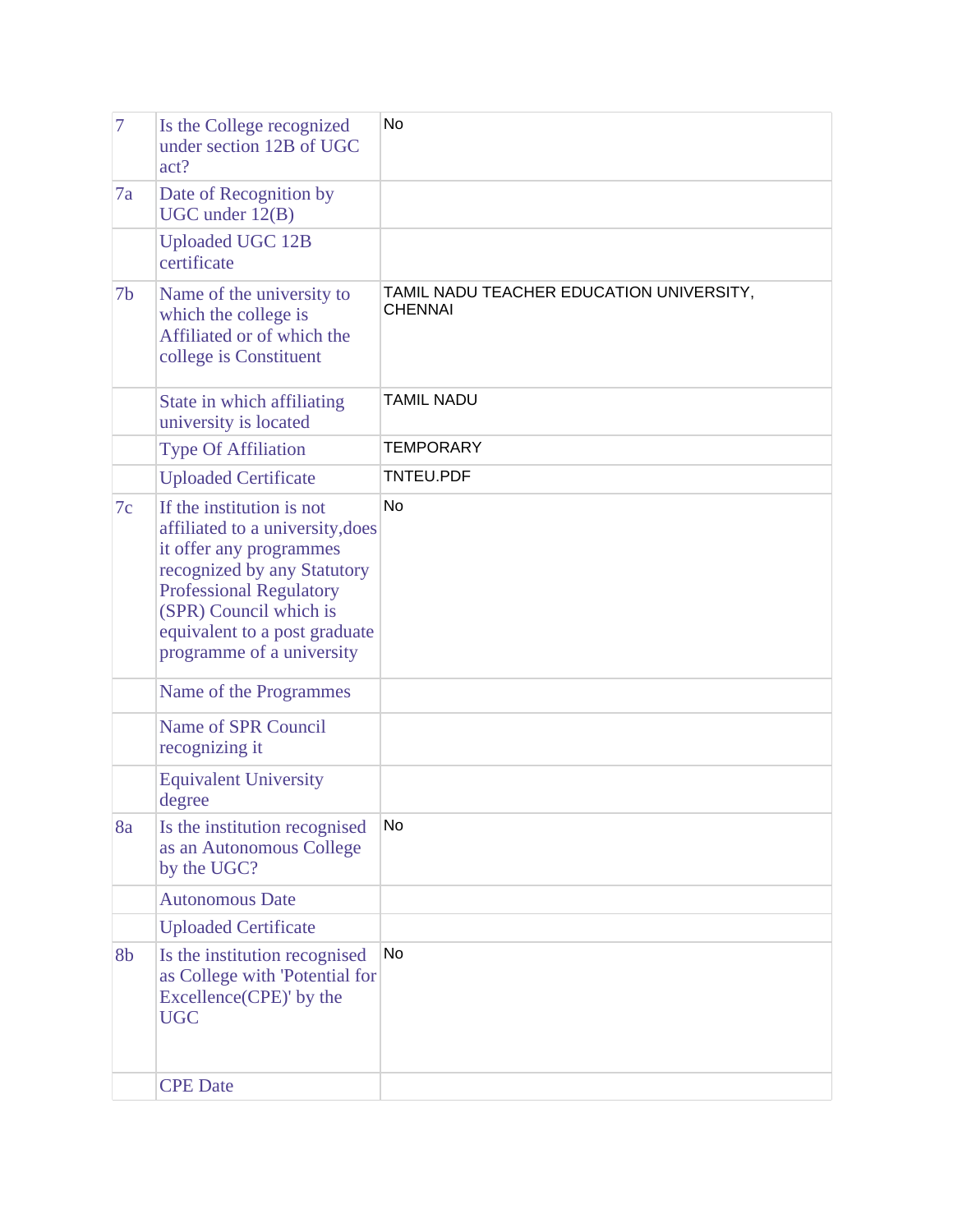|                | <b>Uploaded Certificate</b>                                                                        |                                                                                                                                                   |
|----------------|----------------------------------------------------------------------------------------------------|---------------------------------------------------------------------------------------------------------------------------------------------------|
| 8c             | Is the college offering any<br>programmes by any<br><b>Statutory Regulatory</b><br>Authority(SRA)? | No.                                                                                                                                               |
|                | <b>Statutory Regulatory Bodies</b>                                                                 |                                                                                                                                                   |
| 9a             | Nature of the college                                                                              | <b>PRIVATE</b><br><b>SELF FINANCING</b>                                                                                                           |
| 9 <sub>b</sub> | Number of degrees offered                                                                          | Certificate: :<br>Diploma: :<br>UG: : 1<br>PG:<br>PG Diploma recognized by statutory authority: :<br>Research: :<br>Others::                      |
| 9c             | Details of degrees offered                                                                         | Arts: :<br>Commerce: :<br>Science: :<br>Education: :B.ED<br><b>Health Sciences::</b><br>Engineering and Technology::<br>Management: :<br>Others:: |
| 10             | How many years of standing<br>these TE departments have?                                           | $\overline{7}$                                                                                                                                    |
|                | Whether two batches of<br>students graduated from the<br>TE department?                            | Yes                                                                                                                                               |
|                | Whether the college is<br>exclusively for Teacher<br>Education                                     | Yes                                                                                                                                               |
|                | <b>Uploaded NCTE Certificate</b>                                                                   | UPLOADED FILE NAME:NCTE.PDF                                                                                                                       |